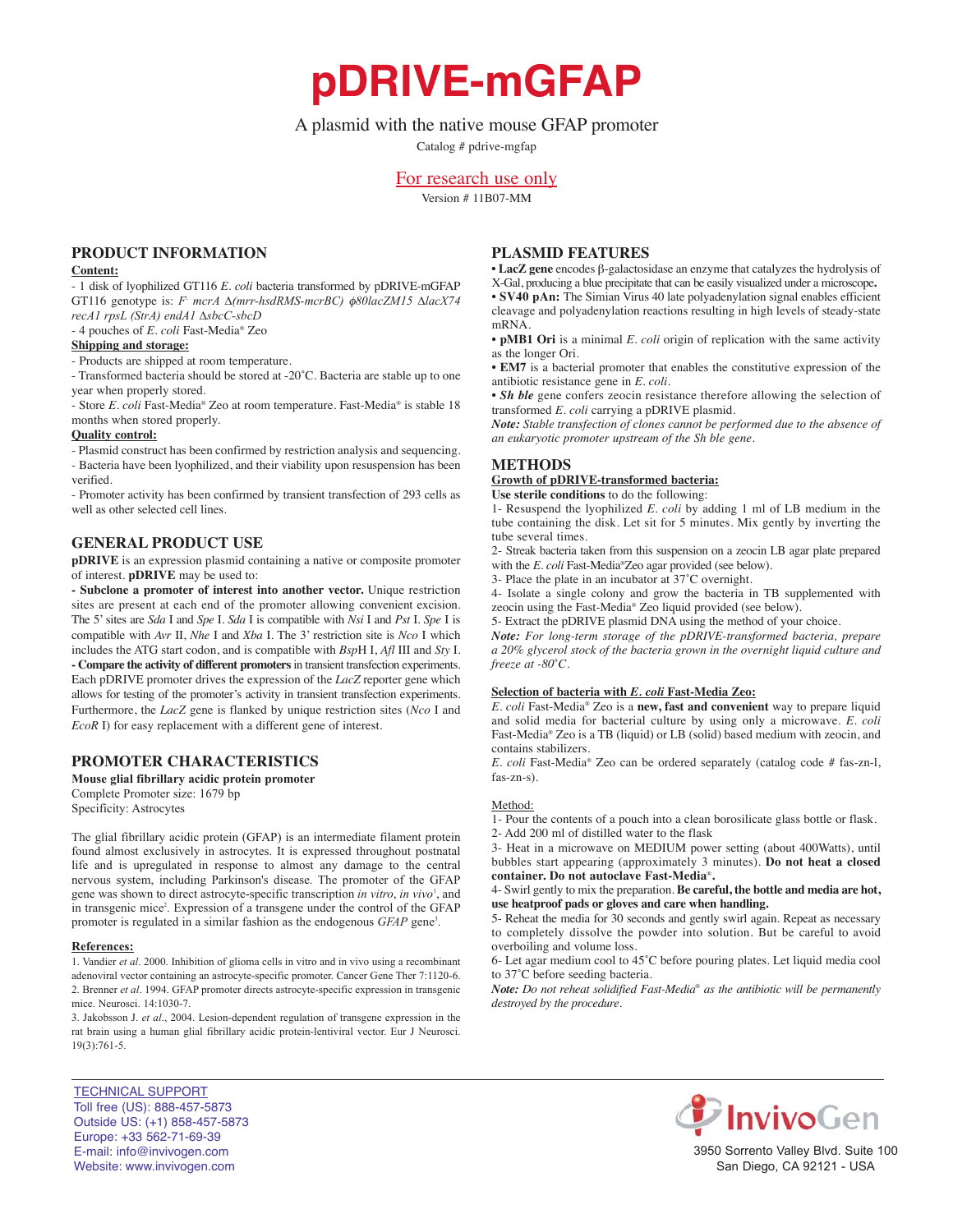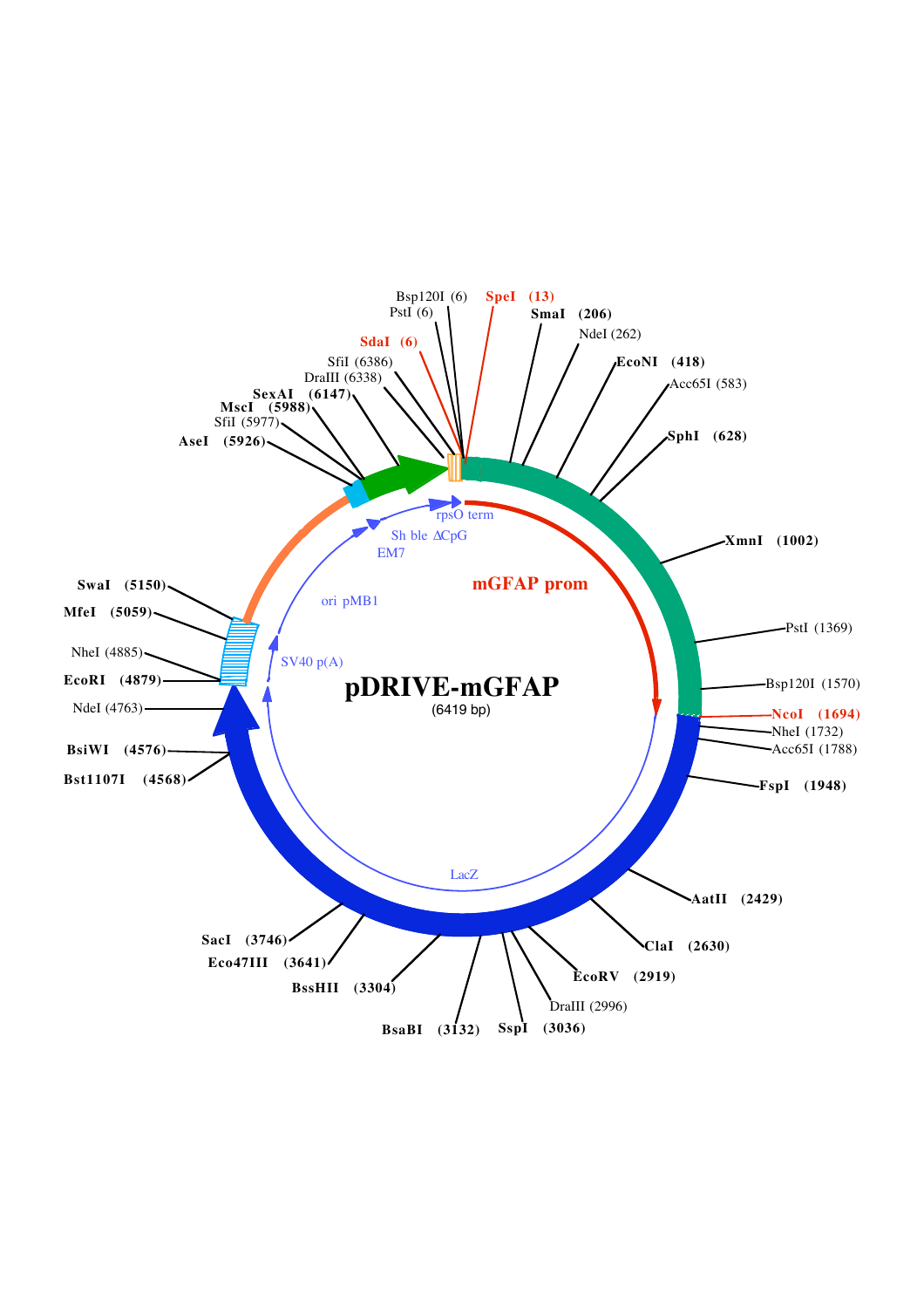|           | 1 CCTGCAGGGCCC <b>ACTA</b> GTCTGTAAGCTGAAGACCTGGCAGTGCTGAGCTGGTCAGCCCCCAGGACCTCCTTTTGTGCCCACGAGTGA <b>A</b> TCACCTTGGCAT                                                                                                                                                                                                                                                                                                                                                                             |
|-----------|------------------------------------------------------------------------------------------------------------------------------------------------------------------------------------------------------------------------------------------------------------------------------------------------------------------------------------------------------------------------------------------------------------------------------------------------------------------------------------------------------|
|           | 101 AGACATAATGGTCAGGGGTGGGCACGCAGCCTGCTTCCCGCTGTGCTCCAGGCCTCCTTCGATGCTTTCCGAGAAGTCTATTGAGCTGGGAGCTTGTACT                                                                                                                                                                                                                                                                                                                                                                                             |
|           | SmaI (206)<br>NdeI (262)<br>201 GCACCCGGGGCTGACATCCTGGCATCCTGGGATAAAAGCAGCCCACGGGGCTGCCCTTGCCATATGCCTCACTGGCGGCAGAGAACAAGGCTCTATTCAG                                                                                                                                                                                                                                                                                                                                                                 |
|           |                                                                                                                                                                                                                                                                                                                                                                                                                                                                                                      |
|           | $EcoNI$ (418)                                                                                                                                                                                                                                                                                                                                                                                                                                                                                        |
|           | Acc65I (583)<br>501 GTTTGGTTTCCCGGACCTACATATCCCTCAGAGGCCTGGTGTGTAGGAATTTAAAGGGGGTAAATCTCCTGAGAGAATGAGGGGTACCCAGGAAGACGGG                                                                                                                                                                                                                                                                                                                                                                             |
|           | $SphI$ (628)<br>601 GTGTTACAGAAAGAAAGACTCCAGCATGCACAGCCAACTCATTCAAAACTACTCTGTCAGGGGCTGCCAGGGGCCAGGCTCGGGGTGGGGGTGGGGGCC                                                                                                                                                                                                                                                                                                                                                                              |
|           | 701 AACGAGAAGCTGGATCAGGGAGAAATGGCCCACTAGGCTGGATAAGAGGCCACAGAGGGGCTCAGGAATGAAGCCTGCTGTCTTACCCTATTAGGATCTG                                                                                                                                                                                                                                                                                                                                                                                             |
|           | 801 CGTGCATACCTTCTGCCGTGCACTCTAAACACACAGGCCAGAGGCTCAAGTTGACCCTGGAGTCACAGAGAGGGCTCCAACCTTAGCCCTCCACTCCTGAA                                                                                                                                                                                                                                                                                                                                                                                            |
|           | 901 CTCCAGGAATGAGAAGATAGAGTTGGAGAGATTCAGGGGAGAGGACTCTGTTGAGAATGGGGGTCACAGGAAACTGTAATATAGGTTGATCCCGGAGGAA                                                                                                                                                                                                                                                                                                                                                                                             |
|           | XmnI (1002)<br>1001 GGGAATAGGTTCTTCAAGTTCCTAGCATCTCACAGGCCCCCAGAGAAGGACAGAGTTGGGGTGGTCCTGGCTTACAGGCTCTAAGAACTGGAAGCTGATT                                                                                                                                                                                                                                                                                                                                                                             |
|           |                                                                                                                                                                                                                                                                                                                                                                                                                                                                                                      |
|           | 1201 CCAGAGGTCAACCTCAGGCACTGTTGCCTTGGTTTTCTGAGAGAGCATTTCTCTCTGGATCTGGAACTCGCCAATTAGTGAGAGCCAGGAAGTCTGCTGA                                                                                                                                                                                                                                                                                                                                                                                            |
|           | PstI (1369)                                                                                                                                                                                                                                                                                                                                                                                                                                                                                          |
|           | 1401 AGGCAAGCAATTTATGGACTAAGCTGTTCCCTCGGCCCTCTCTTGACCCATTTACCAGAAAGGGGGTTCCTTGATCAATGGCGAAGCCAGGCTGGTGTTC                                                                                                                                                                                                                                                                                                                                                                                            |
|           | Bsp120I (1570)<br>1501 CCAAGAAAGCCTTGACTCTGGGTACAGTGACCTCAGTGGGGTGAGAGGAGTTCTCCCCCTAGCTGGGCTGGGCCCAGCTCCACCCCCTCAGGCTATTCA                                                                                                                                                                                                                                                                                                                                                                           |
|           |                                                                                                                                                                                                                                                                                                                                                                                                                                                                                                      |
|           | NcoI (1694)                                                                                                                                                                                                                                                                                                                                                                                                                                                                                          |
|           | ∯≻M G<br>NheI (1732)<br>Acc65I (1788)<br>1701 GGGTTCTCATCATCATCATCATCATGGTATGGCTAGCATGACTGGTGGACAGCAAATGGGTCGGGATCTGTACGACGATGACGATAAGGTACCTAAGGAT                                                                                                                                                                                                                                                                                                                                                   |
| 2▶<br>36▶ | G S H H H H H H G M A S M T G G Q Q M G R D L Y D D D D K V P K D<br>1801 CAGCTTGGAGTTGATCCCGTCGTTTTACAACGTCGTGACTGGGAAAACCCTGGCGTTACCCAACTTAATCGCCTTGCAGCACATCCCCCTTTCGCCAGCT<br>O R R D W E N P G V T O L N R L<br>$\mathbf{O}$<br>- L.<br>G<br>V D P V V L<br>A A<br>H.<br><b>P</b><br>P<br>-F.<br>$\Delta$<br><sub>S</sub>                                                                                                                                                                       |
|           | FspI (1948)<br>1901 GGCGTAATAGCGAAGAGGCCCGCACCGATCGCCCTTCCCAACAGTTGCGCAGCCTGAATGGCGAATGGCGCTTTGCCTGGTTTCCGGCACCAGAAGCGGT<br>69 W R N S E E A R T D R P S Q Q L R S L N G E W R F A W F<br>P A P E A V<br>2001 GCCGGAAAGCTGGCTGGAGTGCGATCTTCCTGAGGCCGATACTGTCGTCGTCCCCTCAAACTGGCAGATGCACGGTTACGATGCCCCCATCTACACCAAC<br>102 PESWLECDLPEADTVVVPSNWQMHGYDAPIYTN                                                                                                                                          |
|           | 2101 GTAACCTATCCCATTACGGTCAATCCGCCGTTTGTTCCCACGGAGAATCCGACGGGTTGTTACTCGCTCACATTTAATGTTGATGAAAGCTGGCTACAGG<br>136 V T Y P I T V N P P F V P T E N P T G C Y S L T F N V D E S W L Q<br>2201 AAGGCCAGACGCGAATTATTTTTGATGGCGTTAACTCGGCGTTTCATCTGTGGTGCAACGGGCGCTGGGTCGGTTACGGCCAGGACAGTCGTTTGCCGTC<br>169▶E G O T R I I F D G V N S A F H L W C N G R W V G Y G O D S R L P S<br>2301 TGAATTTGACCTGAGCGCATTTTTACGCGCCGGAGAAAACCGCCTCGCGGTGATGGTGCTGCGTTGGAGTGACGGCAGTTATCTGGAAGATCAGGATATG              |
|           | 202▶ E F D L S A F L R A G E N R L A V M V L R W S D G S Y L E D O D M<br>AatII $(2429)$<br>2401 TGGCGGATGAGCGGCATTTTCCGTGACGTCTCGTTGCTGCATAAACCGACTACACAAATCAGCGATTTCCATGTTGCCACTCGCTTTAATGATGATTTCA<br>236 W R M S G I F R D V S L L H K P T T O I S D F H V A T R F N D D F                                                                                                                                                                                                                       |
|           | 269 SRAVLEAE V Q M C G E L R D Y L R V T V S L W Q G E T Q V A S<br>ClaI (2630)                                                                                                                                                                                                                                                                                                                                                                                                                      |
|           | 2601 CGGCACCGCGCCTTTCGGCGGTGAAATTATCGATGAGCGTGGTGGTTATGCCGATCGCGTCACACTACGTCTGAACGTCGAAAACCCGAAACTGTGGAGC<br>302 CTAPFGGEIIDERGGYADRVTLRLNVENPKLWS<br>2701 GCCGAAATCCCGAATCTCTATCGTGCGGTGGTTGAACTGCACACCGCCGACGGCACGCTGATTGAAGCAGAAGCCTGCGATGTCGGTTTCCGCGAGGTGC<br>336 A E I P N L Y R A V V E L H T A D G T L I E A E A C D V G F R E V<br>2801 GGATTGAAAATGGTCTGCTGCTGCTGAACGGCAAGCCGTTGCTGATTCGAGGCGTTAACCGTCACGAGCATCATCCTCTGCATGGTCAGGTCATGGATGATGA<br>369 PRIENGLLLLNGK PLLIRGVNRHEHHPLHGQVMDE |
|           | EcoRV (2919)<br>DraIII (2996)<br>2901 GCAGACGATGGTGCAGGATATCCTGCTGATGAAGCAGAACAACTTTAACGCCGTGCGCTGTTCGCATTATCCGAACCATCCGCTGTGGTACACGCTGTGC<br>402 Q T M V Q D I L L M K Q N N F N A V R C S H Y P N H P L W Y T L C<br>SspI (3036)                                                                                                                                                                                                                                                                   |
|           | 3001 GACCGCTACGGCCTGTATGTGGTGGATGAAGCCAATATTGAAACCCACGGCATGGTGCCAATGAATCGTCTGACCGATGATCCGCGCTGGCTACCGGCGA<br>436▶ D R Y G L Y V V D E A N I E T H G M V P M N R L T D D P R W L P A<br><b>BsaBI</b> (3132)                                                                                                                                                                                                                                                                                           |

**SdaI (6)**

PstI (6) Bsp120I (6)

**SpeI (13)**

CGCGCTGTATCGCTGGATCAAATCTGTCGATCCTTCCCGCCCGGTGCAGTATGAAGGCGGCGGAGCCGACACCACGGCCACCGATATTATTTGCCCGATG A L Y R W I K S V D P S R P V Q Y E G G G A D T T A T D I I C P M 3201 502